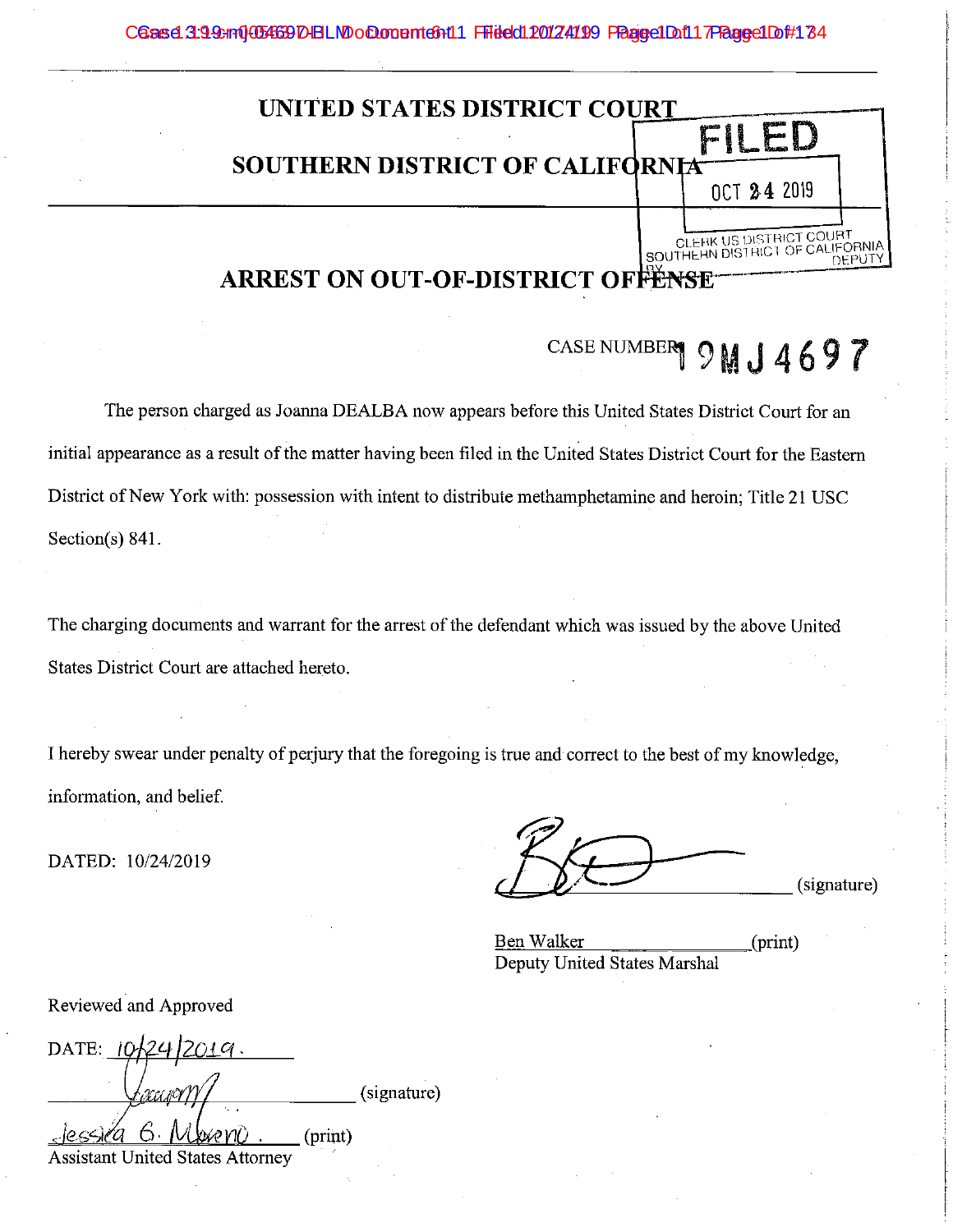Cased 3:9491105633DBLMDo Qument 6111 Filed 120174199 Page 2 DD 21 7 Page 2 DD #1 35 AO 442 (Rev. 11/11) Arrest Warrant **UNITED STATES DISTRICT COURT** for the Eastern District of New York United States of America 19MJ4697  $\mathbf{v}$ , Case No. 19-MJ-659 ) JOANNA DEALBA ١ also known as "Rapturereloaded" Defendant **ARREST WARRANT** To: Any authorized law enforcement officer YOU ARE COMMANDED to arrest and bring before a United States magistrate judge without unnecessary delay (name of person to be arrested) JOANNA DEALBA (DOB: December 4, 1980) who is accused of an offense or violation based on the following document filed with the court:  $\Box$  Indictment  $\Box$  Superseding Indictment  $\Box$  Information  $\Box$  Superseding Information  $\mathcal{D}$  Complaint **C** Probation Violation Petition □ Supervised Release Violation Petition **J** Violation Notice O Order of the Court This offense is briefly described as follows: Possession with intent to distribute methamphetamine and heroin. Date: 07/19/2019 Issung officer's signature City and state: Brooklyn, New York Hon, Steven M. Gold, U.S.M.J. Printed name and title Return and the person was arrested on (date) This warrant was received on *(date)* at (city and state) د.<br>المستحدة المراجع Date: Arresting officer's signature Printed name and title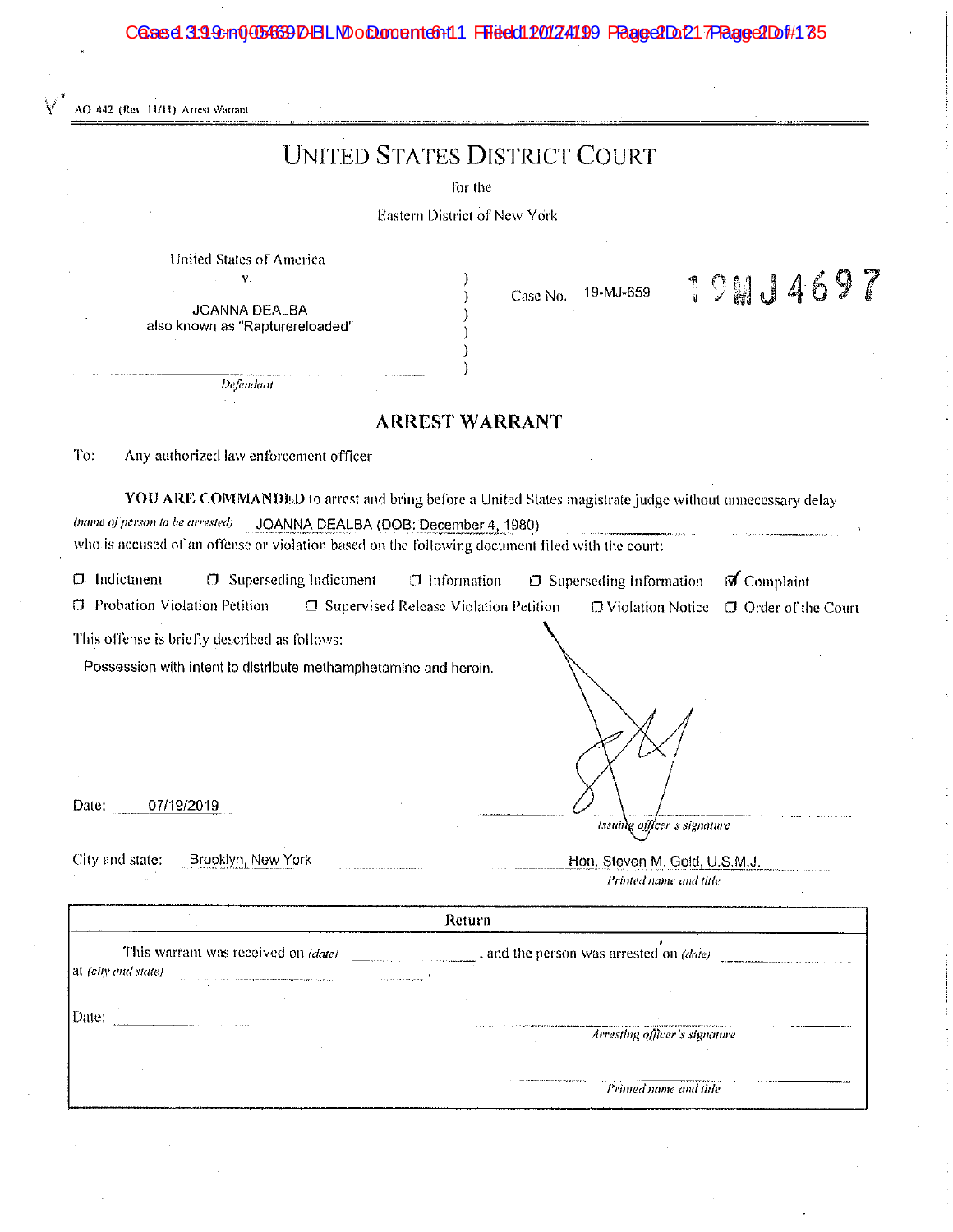### Cased 399cm0056639DHLMDoCumente6+11 Firedc120174199 Fagge3Dof317Fagge3Dof4136

AO 442 (Rev. 11/11) Arrest Warrant (Page 2)

î

 $\ddot{\cdot}$ 

This second page contains personal identifiers provided for law-enforcement use only and therefore should not be filed in court with the executed warrant unless under seal.

(Not for Public Disclosure)

| Name of defendant/offender:                                                                                                            |                                                                                                                                                                                                                                                 |  |  |  |  |  |
|----------------------------------------------------------------------------------------------------------------------------------------|-------------------------------------------------------------------------------------------------------------------------------------------------------------------------------------------------------------------------------------------------|--|--|--|--|--|
| Known aliases:                                                                                                                         |                                                                                                                                                                                                                                                 |  |  |  |  |  |
| Last known residence:                                                                                                                  |                                                                                                                                                                                                                                                 |  |  |  |  |  |
|                                                                                                                                        |                                                                                                                                                                                                                                                 |  |  |  |  |  |
| Last known employment:                                                                                                                 |                                                                                                                                                                                                                                                 |  |  |  |  |  |
| Last known telephone numbers:                                                                                                          |                                                                                                                                                                                                                                                 |  |  |  |  |  |
| Place of birth:<br>.<br>Na masa ka masa na masa na masa na masa na masa na masa na masa na masa na masa na masa na masa na masa na mas |                                                                                                                                                                                                                                                 |  |  |  |  |  |
| Date of birth:                                                                                                                         |                                                                                                                                                                                                                                                 |  |  |  |  |  |
| Social Security number:                                                                                                                |                                                                                                                                                                                                                                                 |  |  |  |  |  |
| Height:                                                                                                                                | Weight:<br><u> 1989 - Johann John Harrison, martin John Harrison, martin John Harrison, martin John Harrison, martin John Harrison, martin John Harrison, martin John Harrison, martin John Harrison, martin John Harrison, martin John Har</u> |  |  |  |  |  |
| Sex:                                                                                                                                   | Race:<br>_______________________                                                                                                                                                                                                                |  |  |  |  |  |
| Hair:                                                                                                                                  | Eyes:                                                                                                                                                                                                                                           |  |  |  |  |  |
| Scars, tattoos, other distinguishing marks:                                                                                            |                                                                                                                                                                                                                                                 |  |  |  |  |  |
| History of violence, weapons, drug use:                                                                                                |                                                                                                                                                                                                                                                 |  |  |  |  |  |
| Known family, friends, and other associates (name, relation, address, phone munber); _________________________                         |                                                                                                                                                                                                                                                 |  |  |  |  |  |
| FBI number:                                                                                                                            | <u> 1980 - Andrew Marie Barnett, amerikansk fotograf (d. 1980)</u>                                                                                                                                                                              |  |  |  |  |  |
| Complete description of auto:                                                                                                          |                                                                                                                                                                                                                                                 |  |  |  |  |  |
| Investigative agency and address:                                                                                                      |                                                                                                                                                                                                                                                 |  |  |  |  |  |
| Name and telephone numbers (office and cell) of pretrial services or probation officer (if applicable):                                |                                                                                                                                                                                                                                                 |  |  |  |  |  |
|                                                                                                                                        |                                                                                                                                                                                                                                                 |  |  |  |  |  |
| Date of last contact with pretrial services or probation officer (if applicable):                                                      |                                                                                                                                                                                                                                                 |  |  |  |  |  |
|                                                                                                                                        |                                                                                                                                                                                                                                                 |  |  |  |  |  |
|                                                                                                                                        |                                                                                                                                                                                                                                                 |  |  |  |  |  |
|                                                                                                                                        |                                                                                                                                                                                                                                                 |  |  |  |  |  |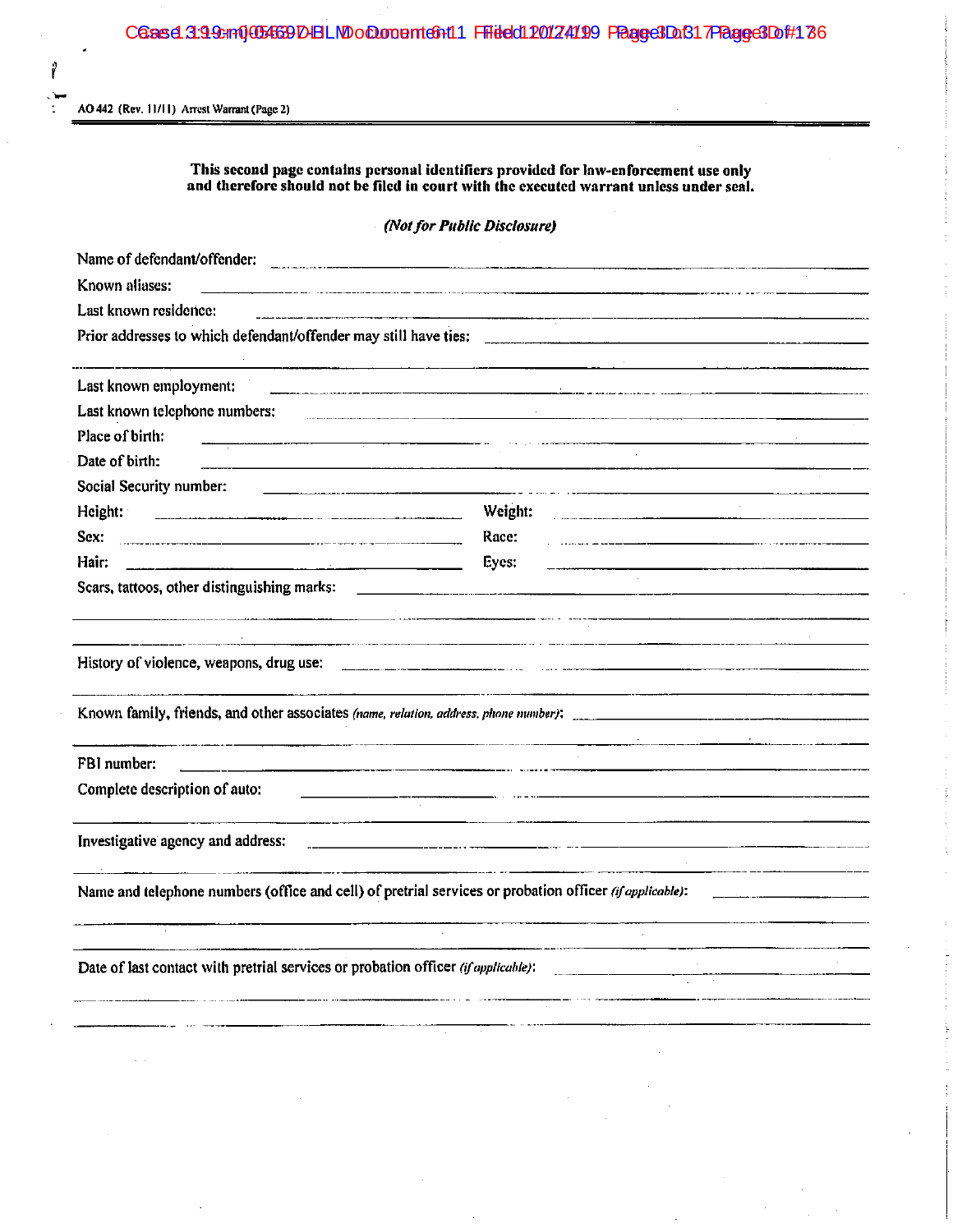Cased 39991005633DBLMDo Quodent 66111 Filedd120174199 Fagge4D0417Fagge4D0#137

SD:FJN F#.2018R01812

## UNITED STATES DISTRICT COURT **EASTERN DISTRICT OF NEW YORK**

UNITED STATES OF AMERICA

- against -

JOANNA DEALBA, also known as "Rapturereloaded," 19-MJ-659

**COMPLAINT** 

 $(21 U.S.C. § § 841(a) and$  $841(b)(1)(A)(ii)(II))$ 

Defendant.

----------- X

EASTERN DISTRICT OF NEW YORK, SS:

PATRICK O'KAIN, being duly sworn, deposes and states that he is a Special Agent with the Drug Enforcement Administration, duly appointed according to law and acting as such.

On or about January 3, 2019, within the Eastern District of New York and elsewhere, the defendant JOANNA DEALBA did knowingly and intentionally distribute and possess with intent to distribute a controlled substance, which offense involved 5 grams or more of methamphetamine, its salts, isomers, and salts of its isomers, a Schedule II controlled substance.

(Title 21, United States Code, Section 841(a) and  $841(b)(1)(B)(viii)$ 

On or about between October 3, 2018 and January 3, 2019, both dates being approximate and inclusive, within the Eastern District of New York and elsewhere, the defendant JOANNA DEALBA, did knowingly and intentionally distribute and possess with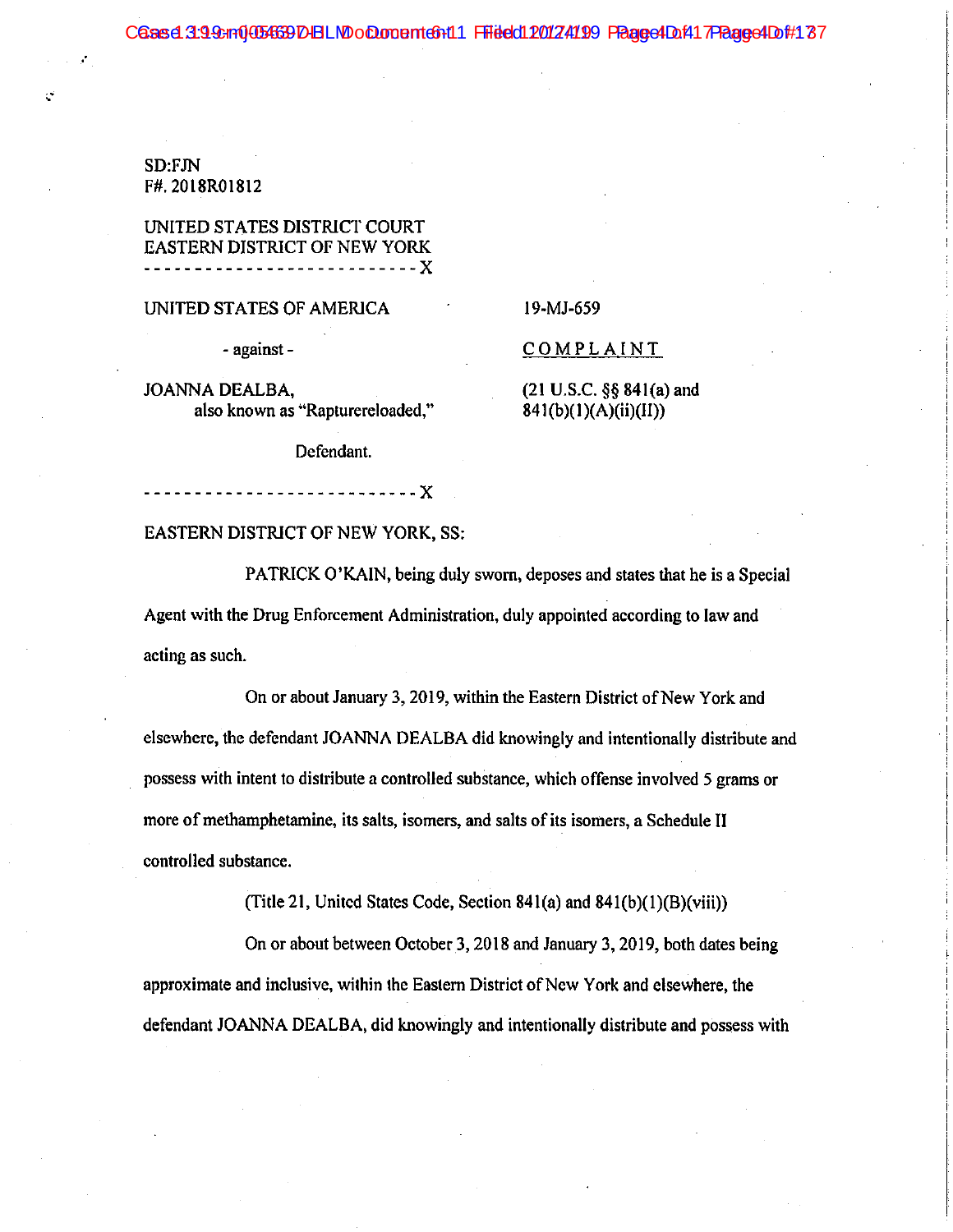intent to distribute a controlled substance, which involved a detectable amount of a substance containing heroin, a Schedule I controlled substance.

(Title 21, United States Code, Section  $841(a)$  and  $841(b)(1)(C)$ )

The source of your deponent's information and the grounds for his belief are as follows:<sup>1</sup>

1. I am a Special Agent with the Drug Enforcement Administration ("DEA"). I have been a DEA Special Agent for approximately 6 years and am currently assigned to the New York Division. During my tenure with the DEA, I have participated in numerous investigations of drug trafficking organizations during which I have conducted physical and electronic surveillance, executed court-authorized search warrants, debriefed cooperating witnesses and victims, reviewed and analyzed numerous taped conversations of those engaged in illegal activity, monitored wiretapped conversations and reviewed line sheets prepared by wiretap monitors. Through my training, education and experience, I have become familiar with the manner in which drug trafficking schemes are carried out and the efforts of persons involved in each activity to avoid detection by law enforcement.

 $2.$ I am familiar with the facts and circumstances set forth below from my participation in the investigation; my review of the investigative file, including the defendant's criminal history record; and from reports of other law enforcement officers involved in the investigation. Because this affidavit is being submitted for the limited purpose of establishing probable cause, it does not include all the facts that I have learned

Because the purpose of this Complaint is to set forth only those facts necessary to establish probable cause to arrest, I have not described all the relevant facts and circumstances of which I am aware.

 $\overline{2}$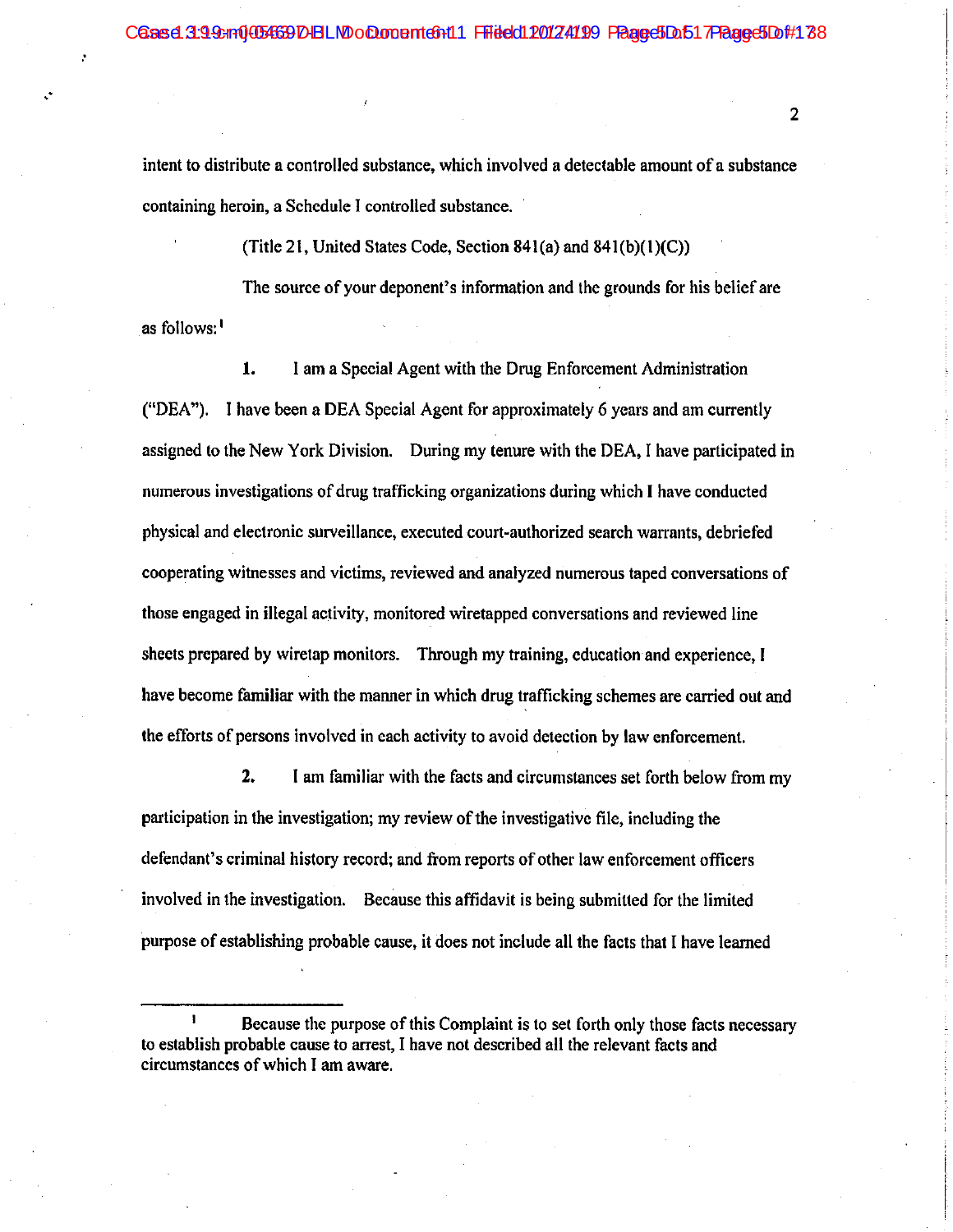during the course of my investigation. Where the contents of documents and the actions, statements, and conversations of others are reported herein, they are reported in substance and in part, except where otherwise indicated

#### Background Regarding Digital Currency and the Dark Web

3. Digital currency (also known as crypto-currency) is generally defined as an electronic-sourced unit of value that can be used as a substitute for fiat currency  $(i.e. )$ currency created and regulated by a government). Digital currency exists entirely on the internet and is not stored in any physical form. Digital currency is not issued by any government, bank, or company and is instead generated and controlled through computer software operating on a decentralized peer-to-peer network. Digital currency is not illegal in the United States and may be used for legitimate financial transactions. However, digital currency is often used for conducting illegal transactions, such as the sale of controlled substances.

4. Bitcoin is a type of digital currency. Bitcoin payments are recorded in a public ledger called a blockchain that is maintained by peer-to-peer verification and is thus not maintained by a single administrator or entity. Individuals can acquire Bitcoins either by "mining" or by purchasing Bitcoins from other individuals. An individual can "mine" for Bitcoins by allowing his/her computing power to verify and record the Bitcoin payments on the blockchain. Individuals are rewarded for this by being given newly created Bitcoins.

5. An individual can send and receive Bitcoins through peer-to-peer digital transactions or by using a third-party broker. Such transactions can be done on any type of computer, including laptop computers, tablets, and cellular telephones.

> 6. Bitcoins can be stored in "wallets". A digital wallet essentially stores

 $\overline{3}$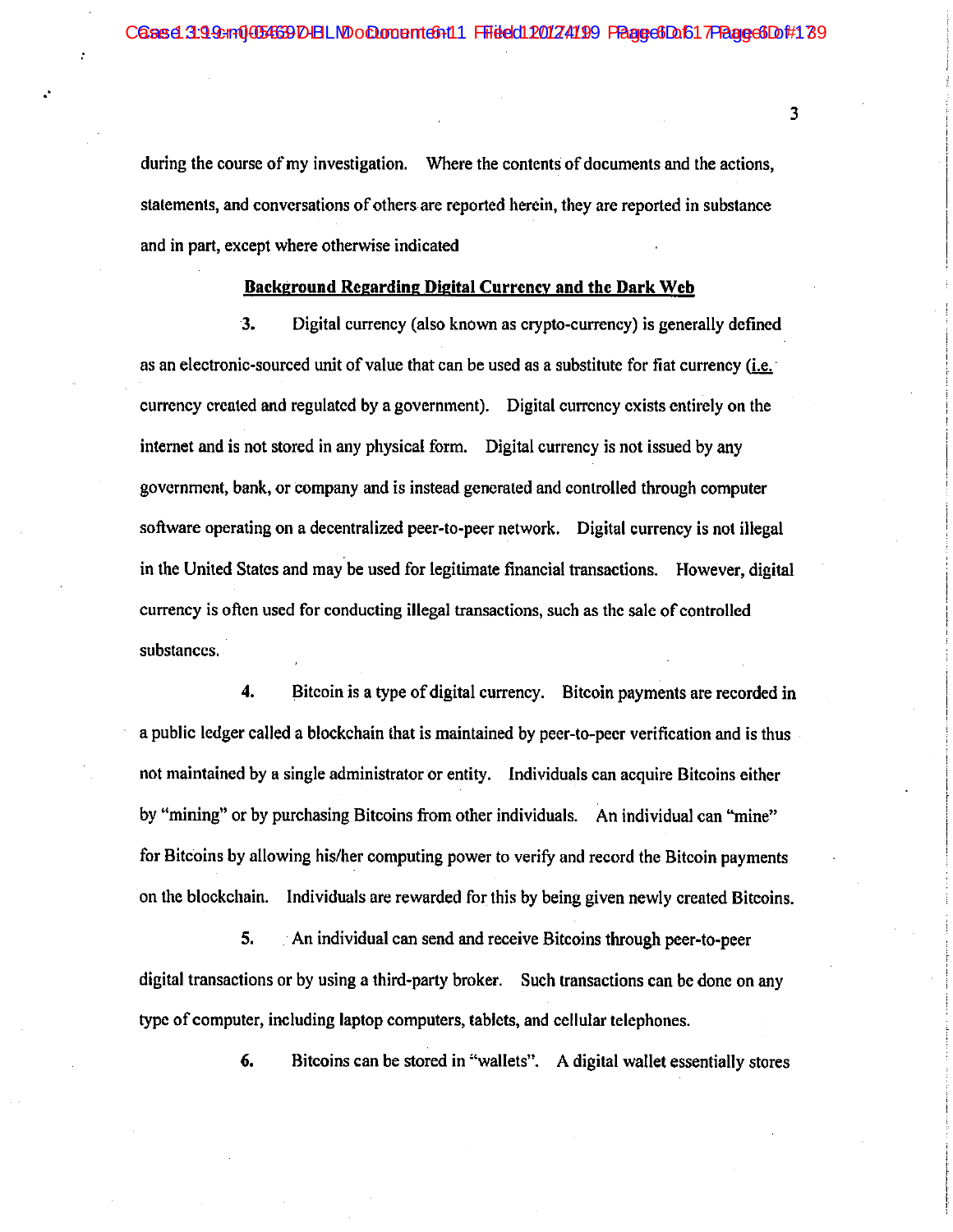the access code that allows an individual to conduct Bitcoin transactions on the public ledger. To access Bitcoins on the public ledger, an individual must use a public address (or "public" key") and a private address (or "private key"). The public address can be analogized to an account number while the private key is like the password to access that account.

7. Even though the public addresses of those engaging in Bitcoin transactions are recorded on the blockchain, the true identities of the individuals or entities behind the public addresses are not recorded. If, however, a real individual or entity is linked to a public address, it would be possible to determine what transactions were conducted by that individual or entity.

8. Through the dark web or darknet  $-$  websites accessible only through encrypted means – individuals have established online marketplaces, such as Silk Road, AlphaBay, DreamMarket, Wall Street Market, Point/Tochka, and Berlusconi, for narcotics and other illegal items. These markets often only accept payment through digital currencies, such as Bitcoin. Accordingly, individuals intending to purchase illegal items on the dark web need to obtain Bitcoins. Conversely, individuals who have received Bitcoin as proceeds of illegal sales on the dark web need to sell their Bitcoin or convert them to fiat currency in order to spend the proceeds outside of the dark web. Such sales or exchanges of Bitcoin are often facilitated by peer-to-peer Bitcoin exchangers who advertise their services on website designed to facilitate such transactions.

9. Dark web sites such as Silk Road, AlphaBay, DreamMarket, Wall Street Market, Point/Tochka, and Berlusconi operate(d) on "The Onion Router" or "TOR" network. The TOR network is a special network of computers on the internet that is designed to conceal the true Internet Protocol ("IP") addresses of the computers accessing

 $\overline{4}$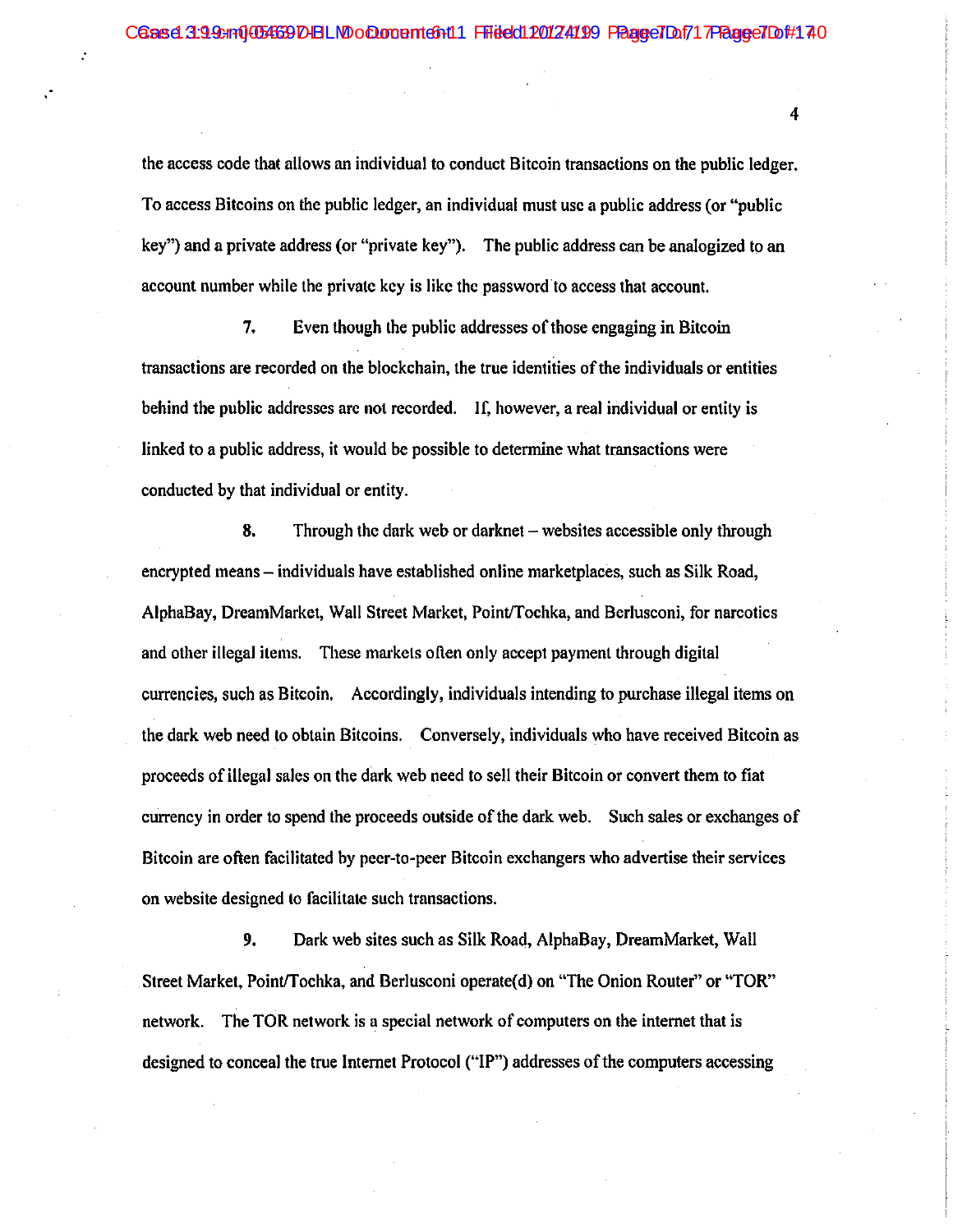the network, and, thereby, the locations and identities of the network's users. TOR likewise enables websites to operate on the network in a way that conceals the true IP addresses of the computer servers hosting the websites, which are referred to as "hidden services" on the TOR network. Such "hidden services" have complex web addresses, which are many times generated by a computer algorithm, ending in ".onion" and can only be access through specific web browser software designed to access the TOR network.

#### The DEA Identifies "RAPTURERELOADED" as a Dark Web Narcotics Distributor

10. In 2018 the DEA began investigating narcotics traffickers operating on the dark web. The DEA identified narcotics vendors and contacted those vendors using various methods. The investigation monitored an advertisement website, Wall Street Market and identified a vendor named "RAPTURERELOADED." According to information obtained from RAPTURERELOADED's profile on Wall Street Market, RAPTURERELOADED has been a United States-based seller of heroin and methamphetamine since June 2018.

> 11. RAPTURERELOADED's advertisement stated:

"Reporting from Baja, CA, AZ, and NY! Have you ever paid attention to where your product is coming from other than the purpose of shipping time? Allow us to put things into perspective for a sec. Colombian cocaine, California's chronic, and Cuba's cigars wouldn't be notorious if not for their quality. We stand behind our products so much that we decided to centralize near the sources last year."

12. RAPTURERELOADED's listings page also claimed that it tracked all orders and offered a variety of "stealth" delivery options, including options designed to thwart "controlled" deliveries." For example: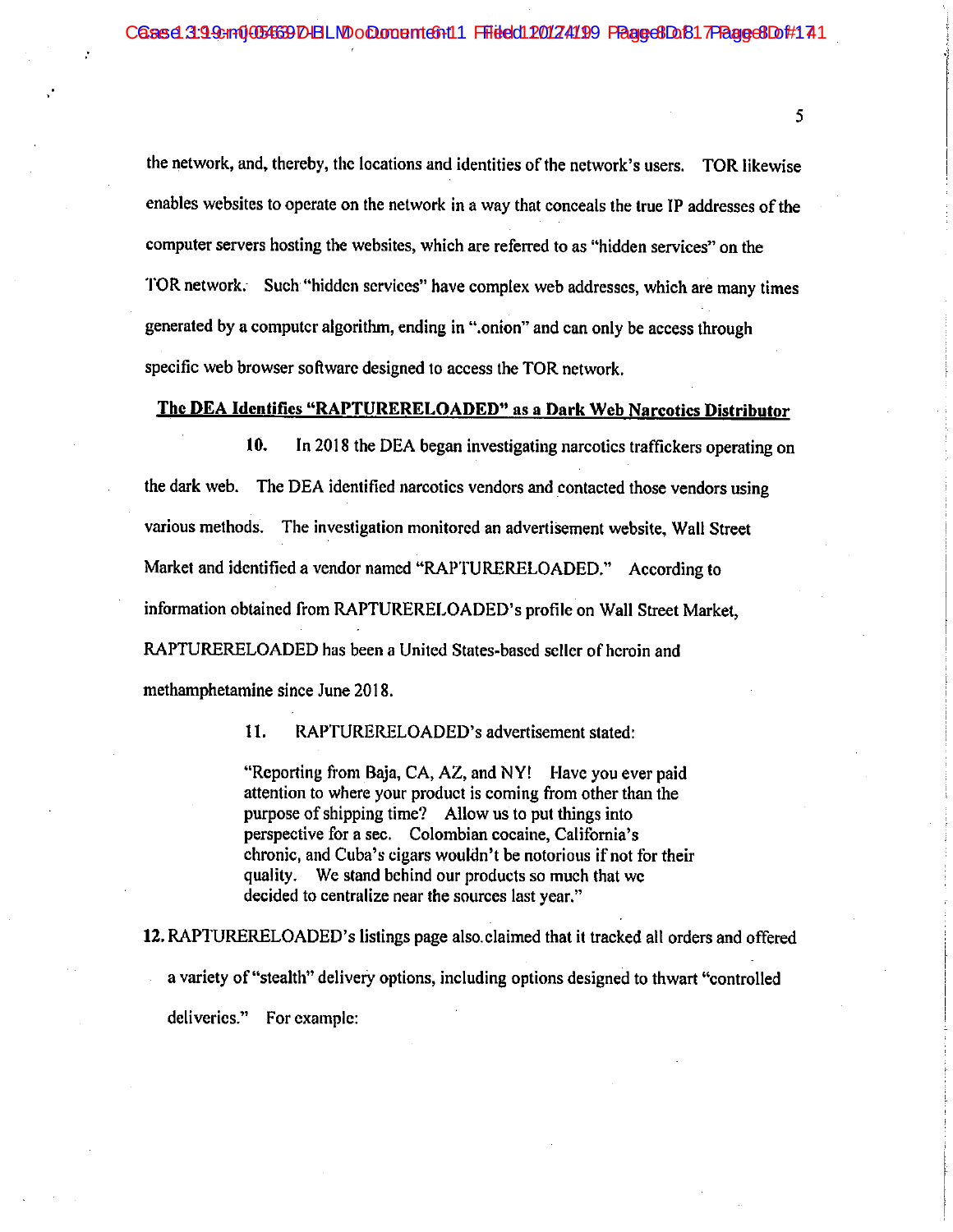"We also track every order for yours (and ours) piece [sic] of mind! For those of you that use informed delivery, this service that we pay for uses the same system to scan your package. This barcode provides us with tracking information as your packages are scanned at each postal facility. We check on your orders every day and if we catch something ahead of time we will contact you. What does this mean for you? Free 1st class shipping with real tracking free of charge!!!"

13. During the course of the investigation, the DEA conducted several reviews of RAPTURELOADED's activity on the Wall Street Market, with the most recent review conducted on January 8, 2019. The DEA also learned that Wall Street Market maintains a "Vendor Level," which reflects the vendor's successful transactions, positive reviews, and the recruitment of new users. Vendor Levels, in turn, are based on the amount of experience points accrued.

14. Based on the analysis conducted, as of on or about October 3, 2018, RAPTURERELOADED had completed 167 transactions on Wall Street Market and held a Vendor Level of 9 with 113,000 experience points. As of on or about January 8, 2019, RAPTURERELOADED had completed 380 transactions on Wall Street Market and held a Vendor Level of 11 with 346,000 experience points. This means that in the approximately 3month period between October and January 2018, RAPTURERELOADED completed approximately 213 orders, raised his/her Vendor Level by 2, and gained approximately 179,000 experience points.

#### **Undercover Narcotics Purchase on October 3, 2018**

15. On or about October 3, 2018, a DEA Special Agent acting in an undercover capacity ("UC"), went to RAPTURERELOADED's listings on Wall Street Market and purchased 10 grams of heroin for a total of \$510 (\$500 for the heroin and \$10 for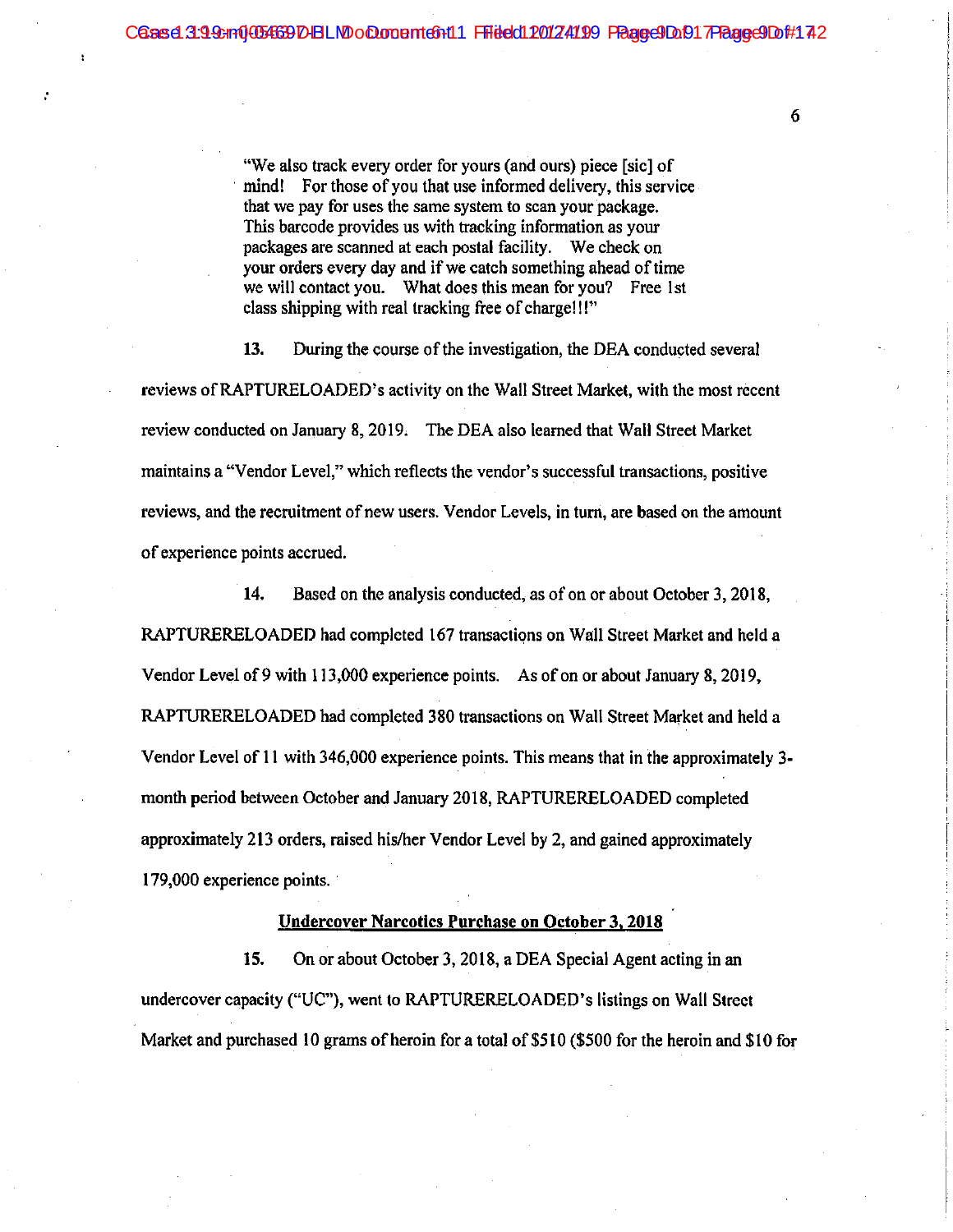shipping). Per RAPTURERELOADED's instructions on his/her listings, the UC provided a shipment address in Queens, New York for the heroin. Upon entering the order for 7 grams of heroin, the UC was given an identification number for the transaction and a trade address where Bitcoin should be sent as payment. The UC was also told a price in Bitcoin based on the exchange rate at the time of the purchase. The UC then sent the Bitcoin to RAPTURERELOADED via the escrow function on Wall Street Market, as requested.

On or about October 4, 2018, RAPTURERELOADED marked the  $16.$ heroin as shipped. On or about October 11, 2018, the UC sent a message to RAPTURERELOADED via Wall Street Market stating, "Hey Rapture I have not received anything yet. Was it sent out? Do you have a tracking #?" On or about October 12, 2018, RAPTURERELOADED responded, stating "Your order is out for delivery 10/12/18. If you wish to reorder with us please allow up to 10 business days for delivery. Thank you.  $-$ RR". RAPTURERELOADED also sent the UC a tracking number for the package from a third-party private parcel tracking service (hereinafter referred to as "Company A").

On or about October 18, 2018, the UC retrieved the package that 17. RAPTURERELOADED sent to the UC's mailbox in Queens, New York. The package had a return address of "R&R Inc., 1201 Vine Street, Los Angeles, CA 90036". The package also bore a postmark from San Diego, California dated October 9, 2018. A search of the package revealed a bag that contained approximately 10 grams of a substance that tested positive for heroin.

#### **Undercover Narcotics Purchases on January 3, 2019**

18. On or about January 3, 2019, the UC went to

RAPTURERELOADED's listings on Wall Street Market and purchased 30 grams of heroin

 $7<sup>1</sup>$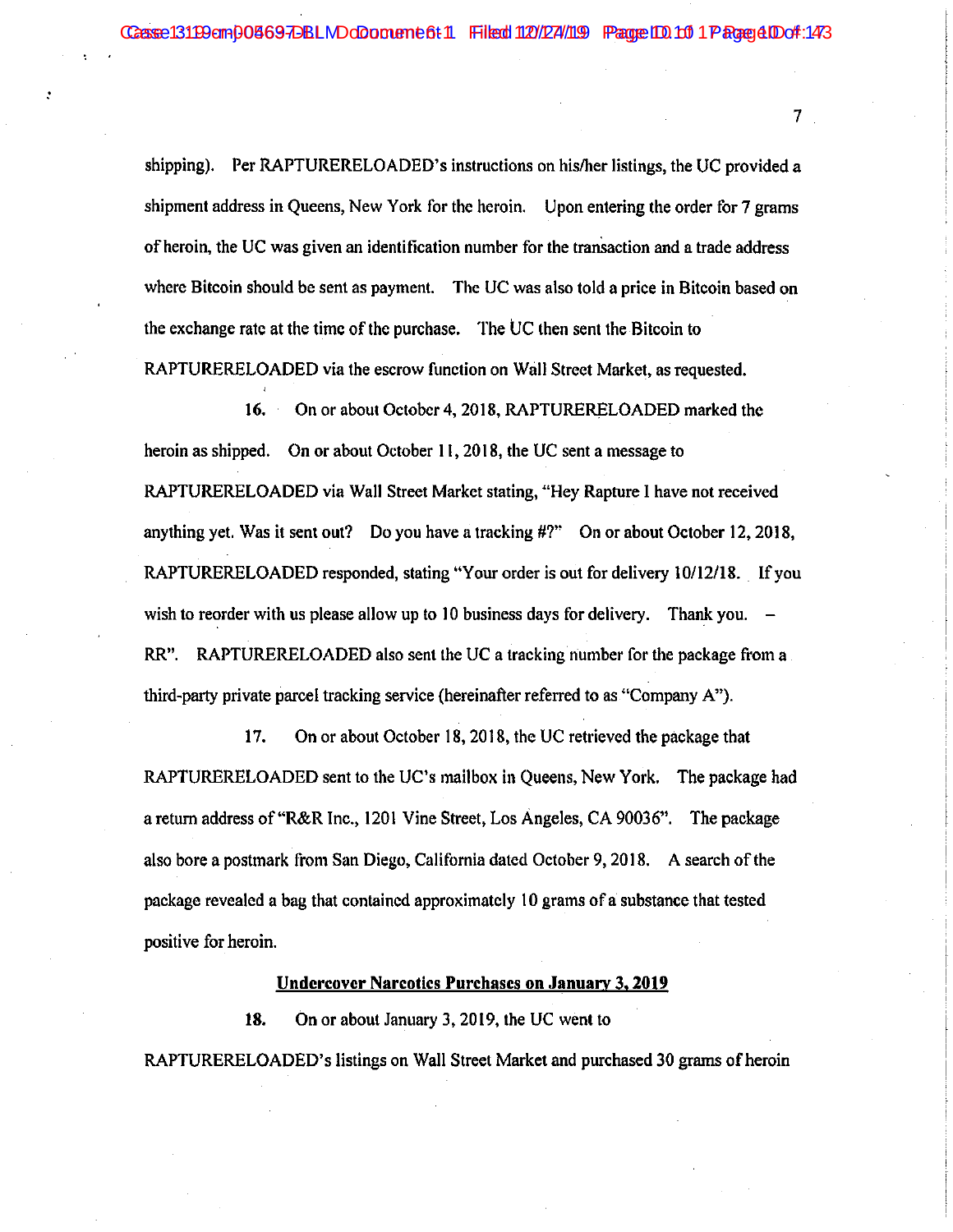for a total of  $$1,810$  (\$1,800 for the heroin and \$10 for shipping). Per RAPTURERELOADED's instructions on his/her listings, the UC provided a shipment address in Queens, New York for the heroin. Upon entering the order for 30 grams of heroin, the UC was given an identification number for the transaction and a trade address where Bitcoin should be sent as payment. The UC was also told a price in Bitcoin based on the exchange rate at the time of the purchase. The UC then sent Bitcoin to RAPTURERELOADED via the escrow function on Wall Street Market, as requested.

19. Later in the day on or about January 3, 2019, the UC went to RAPTURERELOADED's listings on Wall Street Market and purchased 10 grams of methamphetamine for a total of \$160 (\$150 for the methamphetamine and \$10 for shipping). Per RAPTURERELOADED's instructions on his/her listings, the UC provided a shipment address in Queens, New York for the heroin. Upon entering the order for 10 grams of methamphetamine, the UC was given an identification number for the transaction and a trade address where Bitcoin should be sent as payment. The UC was also told a price in Bitcoin based on the exchange rate at the time of the purchase. The UC then sent Bitcoin to RAPTURERELOADED via the escrow function on Wall Street Market, as requested.

20. On or about January 14, 2019, the UC retrieved the package that RAPTURERELOADED sent to the UC's mailbox in Queens, New York. The package had a return address of "Wallsteen Market Inc." at 1600 North Arizona Avenue, San Hacienda Chandler, AZ 85225. The package also bore a postmark with a tracking number. According to the tracking number transit history, the parcel originated at a United States Postal Service facility in San Diego, California on or about January 9, 2019. A search of the package revealed a small plastic container that contained approximately 30 grams of a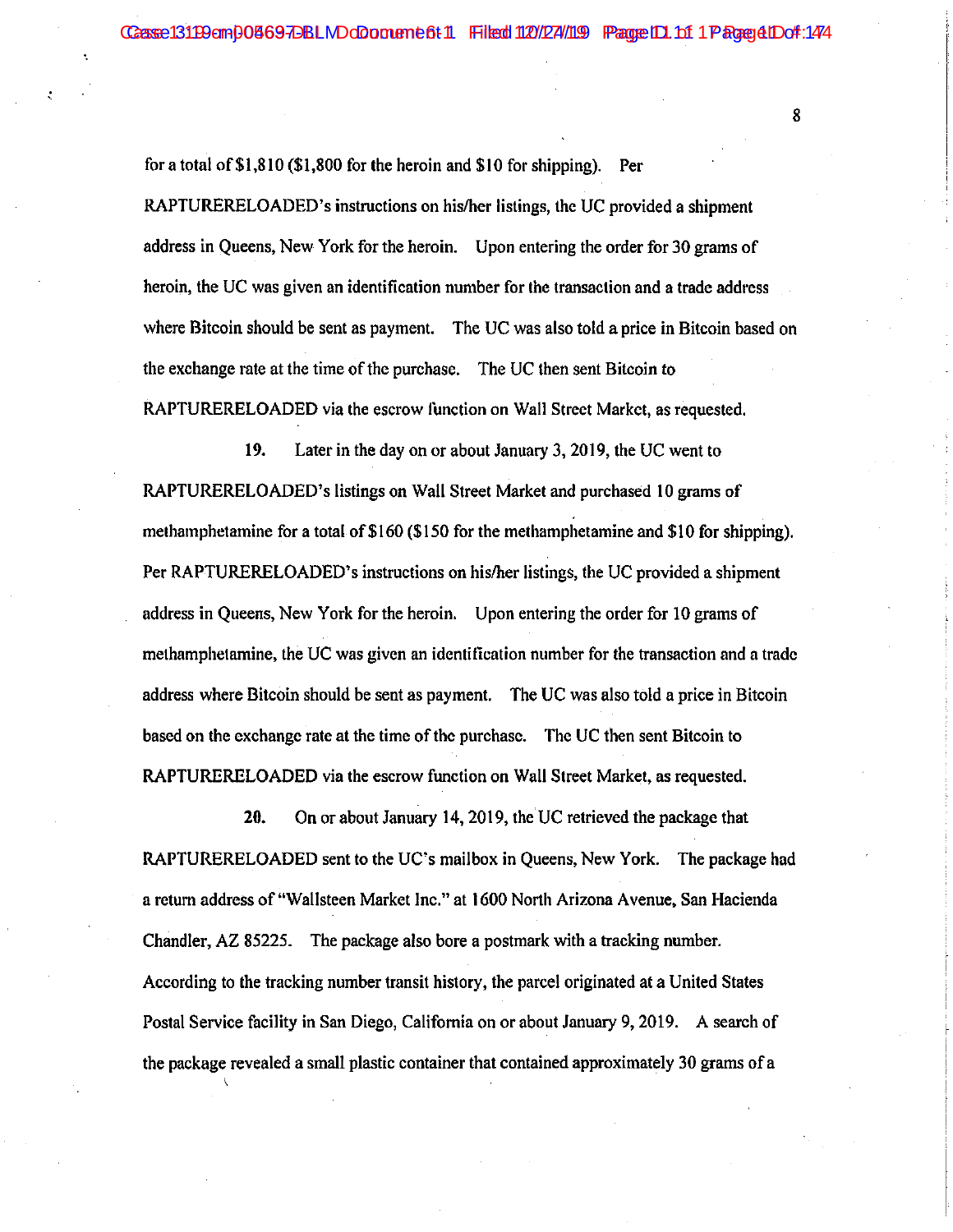substance that tested positive for heroin. The package also contained a clear plastic bag that contained approximately 10 grams of a substance that tested positive for methamphetamine.

#### **Undercover Narcotics Purchases on January 22, 2019**

21. On or about January 22, 2019, the UC went to

RAPTURERELOADED's listings on Wall Street Market and purchased 20 grams of heroin for a total of \$310 (\$300 for the heroin and \$10 for shipping). Per

RAPTURERELOADED's instructions on his/her listings, the UC provided a shipment address in Queens, New York for the heroin. Upon entering the order for 20 grams of heroin, the UC was given an identification number for the transaction and a trade address where Bitcoin should be sent as payment. The UC was also told a price in Bitcoin based on the exchange rate at the time of the purchase. The UC then sent Bitcoin to

RAPTURERELOADED via the escrow function on Wall Street Market, as requested.

22. As of the date of this application, the heroin has not yet been received by the  $UC.^2$ 

#### The DEA Identifies RAPTURERELOADED as JOANNA DEALBA

23. As explained above, RAPTURERELOADED provided the UC with a

 $\mathbf{2}$ As described in detail below, the person who the DEA believes to be RAPTURERELOADED, was detained at the San Ysidro Port of Entry on or about January 31, 2019 and questioned about several parcels containing drugs that were addressed to her husband and intercepted by law enforcement. I believe that this border stop temporarily disrupted RAPTURERELOADED's drug trafficking operation and was the reason the DEA agents never received the 20 grams of heroin. On or about February 6, 2018, DEA agents, acting in an undercover capacity sent an email to RAPTURERELOADED at raptureroom@protonmail.com and inquired about the shipment. RAPTURERELOADED responded that the organization ran into technical difficulties, provided a new email address, and informed the agents that they were discontinuing use of the raptureroom@protonmail.com account.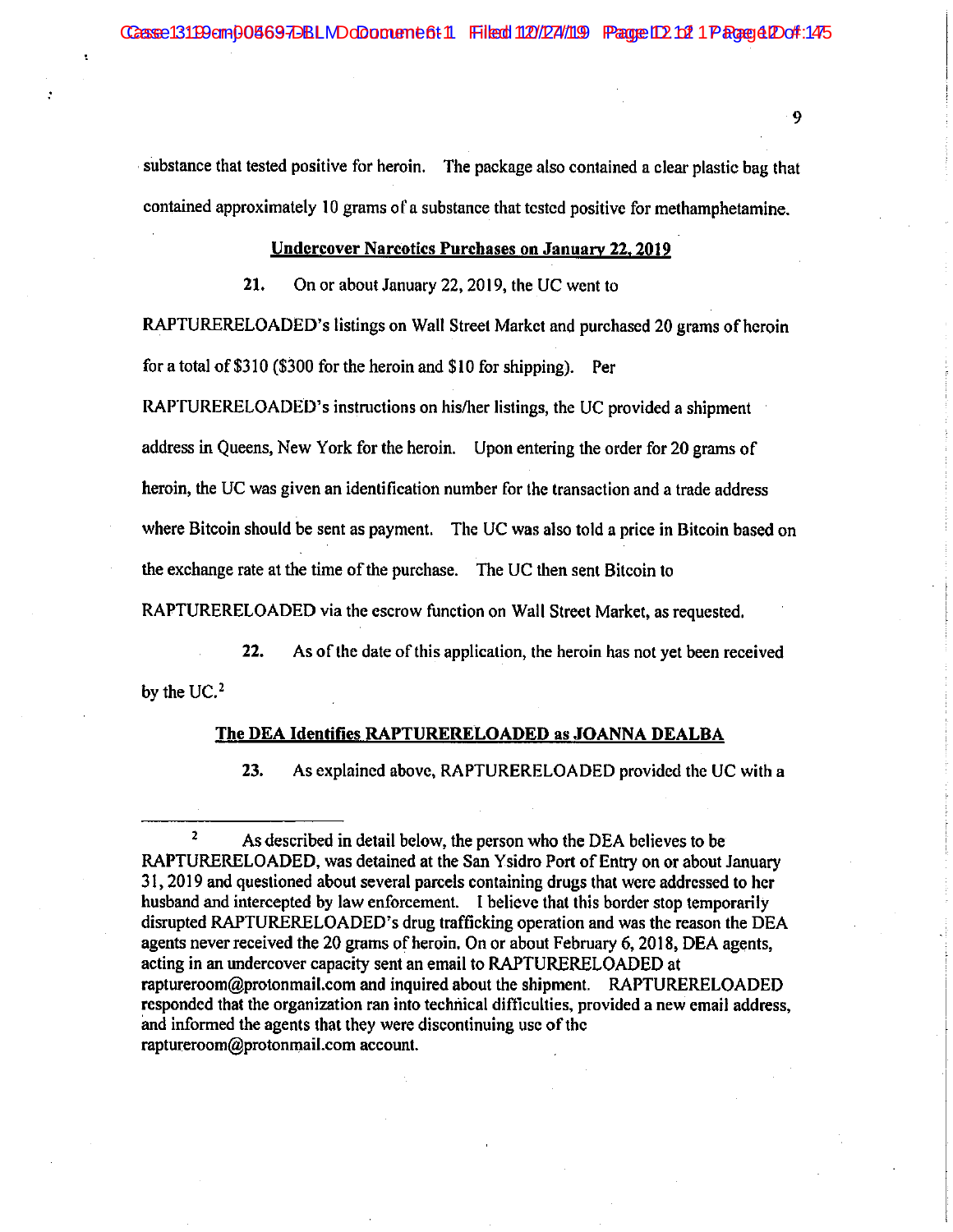tracking number from Company A for the heroin that the UC purchased on or about October 3, 2018. According to Company A's website, Company A is a paid service that allows users to track items shipped via regular first-class United States mail. Company A sells United States Postal Service-intelligent barcodes that a shipper can add to a piece of regular first-class U.S. mail that allows the mail piece to be tracked as it travels through the postal system to its destination.

24. DEA obtained records from Company A's tracking system, and learned that the package containing the heroin that was purchased on October 3, 2018, was shipped by Company A User ID 1732 (the "1732 Account"), which is registered to R&R, Inc., 114 C Avenue, Coronado, California 92118 (the "Coronado Address"). According to open source and public record research, this address appears to be an apartment building with several retail storefronts. The phone number associated with R&R was 619-934-9016 (the "9016" Number"). The sender of the package purchased 250 shipment tracking barcodes from Company A on or about July 27, 2018 using a credit card in the name of DEALBA. Subpoena results for the 9016 Number indicate that the subscriber is "Revolve Laundry" with a billing address of 2675 Customhouse Court, Suite K, San Diego, CA 92154.<sup>3</sup> However, a review of public record databases revealed that the 9016 Number associated with the package is associated with DEALBA at 1332 La Tempra Corte, Chula Vista, California. A review of California motor vehicle records revealed that DEALBA resides at 1332 La Tempra Corte, Chula Vista, California.

> 25. A further review of Company A records revealed four other accounts—

 $\mathbf{3}$ Revolve Laundry appears to be a commercial laundry business. The connection between DEALBA and Revolve Laundry is under investigation.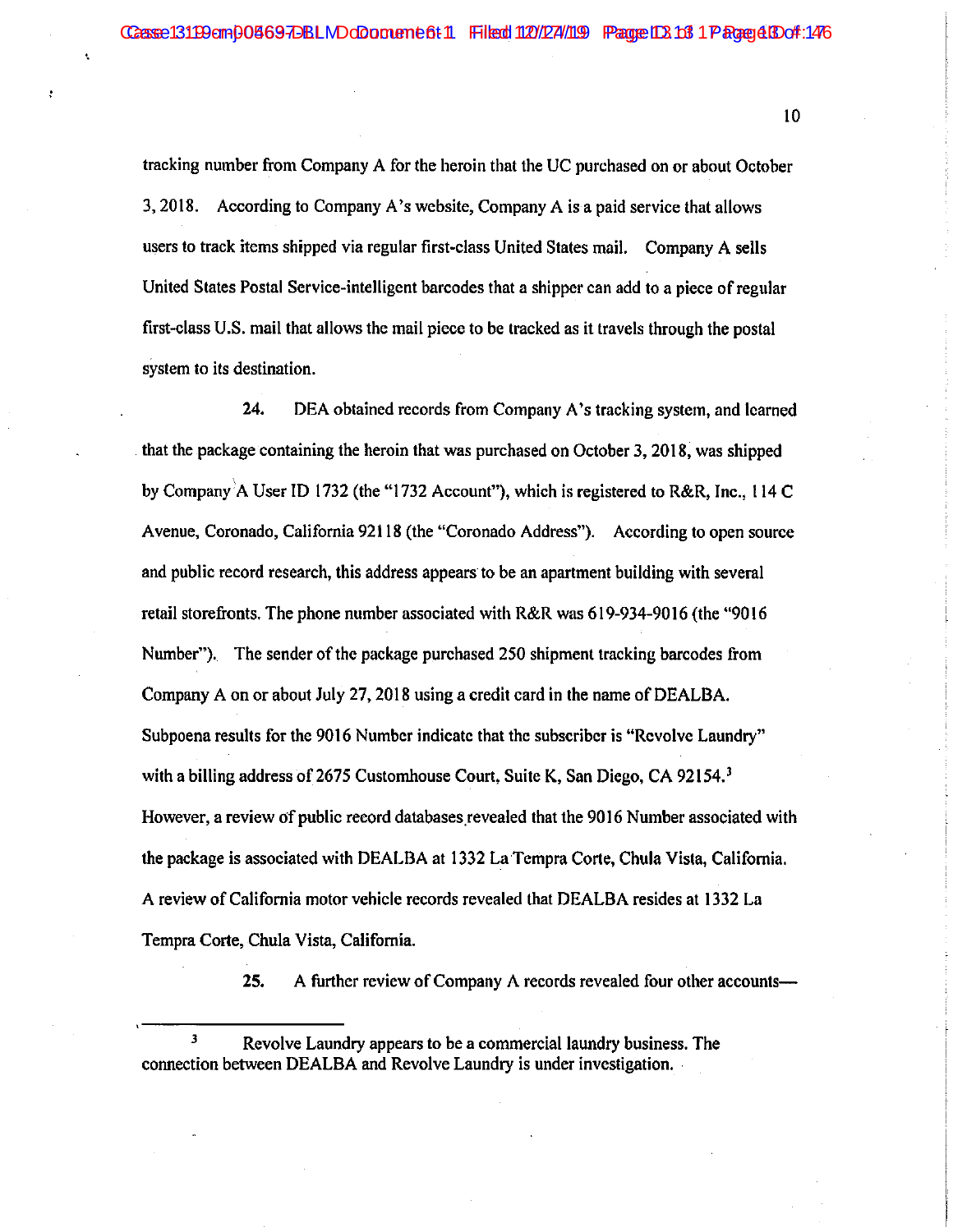in addition to the 1732 Account used for the October heroin shipment—that are associated

with DEALBA:

| User<br>ID | Name              | Company<br><b>Name</b> | Address        | Phone<br>Number | <b>Email</b>                  |
|------------|-------------------|------------------------|----------------|-----------------|-------------------------------|
| 1732       | R&R. Inc.         | <b>WSM</b>             | Coronad        | 9016 Number     | brandocommando619@yahoo.co    |
|            |                   |                        | O.             |                 | $\mathbf{m}$                  |
|            |                   |                        | Address        |                 |                               |
| 1719       | R&R Inc.          |                        | Coronad        | 619-576-2337    | jojojomojoso@my.com           |
|            |                   |                        | $\Omega$       |                 |                               |
|            |                   |                        | <b>Address</b> |                 |                               |
| 1718       | R&R, Inc.         | R&R, Inc.              | Coronad        | 9016 Number     | lyftyourlyfe@my.com           |
|            |                   |                        | $\Omega$       |                 |                               |
|            |                   |                        | Address        |                 |                               |
| 1713       | <b>B.</b> Unangst | R&R, Inc.              | Coronad        | 619-344-9553    | rapturereloaded@protonmail.co |
|            |                   |                        | $\Omega$       |                 | m                             |
|            |                   |                        | Address        |                 |                               |
| 1705       | <b>Brandon</b>    | Rapture                | Coronad        | 619-576-2337    | raptureroom@protonmail.com    |
|            | Unangst           |                        | $\Omega$       |                 |                               |
|            |                   |                        | <b>Address</b> |                 |                               |

26. According to Company A, all five of the accounts were created in or about July 2018, which is shortly after the RAPTURERELOADED account was created on Wall Street Market. As discussed above, the 1732 account that was used for the October heroin shipment was funded with a credit card in the name of DEALBA. The 1705 account was funded using a credit card bearing the same number, expiration date, and card verification value ("CVV"). However, the card was in the name of Brandon Unangst ("Unangst").

27. A review of public records and open source social media accounts revealed that Unangst was married to DEALBA from in or about April 2017 until Unangst's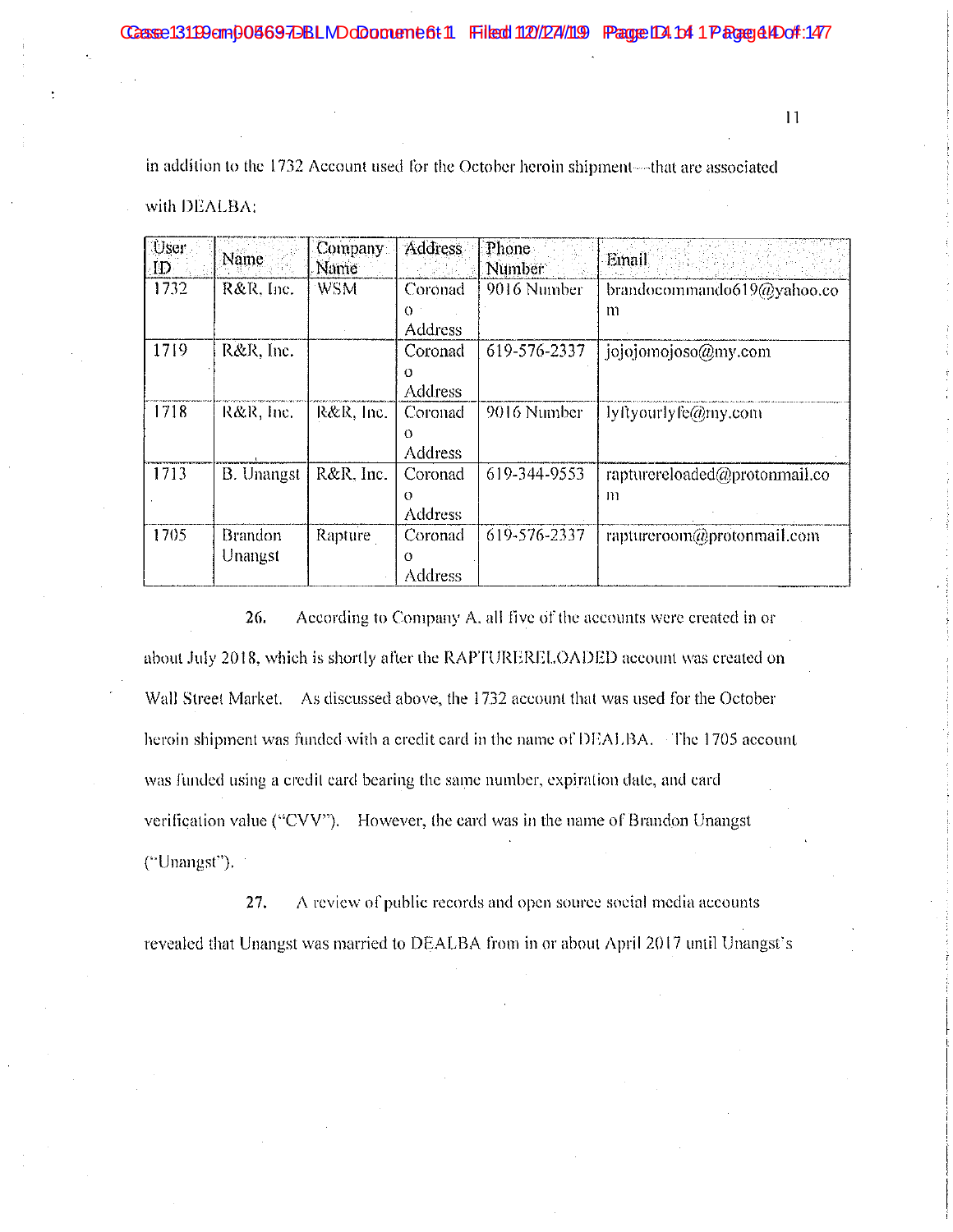CCassee 13199 em 00869 7D BLIND aDopment 6t 11 Filled 1121/124/1199 France 105 105 1 P & Tare 4 ED of :1478

reported death on or about March 6, 2018.<sup>4</sup>

28. Since Unangst's reported death, DEALBA had been utilizing his

identity and credit cards  $-$  in addition to her own  $-$  to fund her narcotics business on Wall

Street Market. For example, as explained above, DEALBA used her credit card and

Unangst's credit card to create and fund the Company A accounts in July  $2018 -$ 

approximately four months after Unangst's reported death. Moreover, each account bears a

connection to DEALBA and/or Unangst:

- Account 1732 bears DEALBA's cellular telephone number and an email in the name of brandocommando619@yahoo.com, which based on my training and experience is likely an email associated with Brandon Unangst.
- Account 1719 bears an email in the name of jojojomojoso@my.com. A review of DEALBA's Facebook page lists "jojomojosodope" as a nickname for DEALBA. A user named "jojo mojo le dope" maintains a YouTube account that contains a profile picture that is similar to the logo used by RAPTURERELOADED on Wall Street Market. Specifically, both accounts use a reversed capital R beside a normal capital R, visually similar to AR, inside a five-pointed star. The YouTube account contains a video titled, "Newlyweds getting goofy!" and shows an unidentified male and female. Agents have reviewed the images of the male in the video and compared them to Unangst's California driver license photo and believe they are the same person. I have also reviewed the images of the female in the video and compared them to DEALBA's California driver license photo and believe they are the same person.
- Account 1718 bears DEALBA's cellular telephone number, and an email in the name of lyftyourlyfe@my.com. A review of DEALBA's Facebook page revealed that DEALBA lists her occupation to be "independent contractor" for the ride-sharing company Lyft.
- Account 1713 bears Unangst's name and an email in the name of rapturereloaded@protonmail.com.
- Account 1705 bears Unangst's name and an email in the name of

On or about March 16, 2018, DEALBA posted on Facebook that Unangst had "passed last Tuesday peacefully in our home." In the post, DEALBA also refers to herself as Unangst's "Y-fee," which based on my training and experience is slang for "wifey" or wife.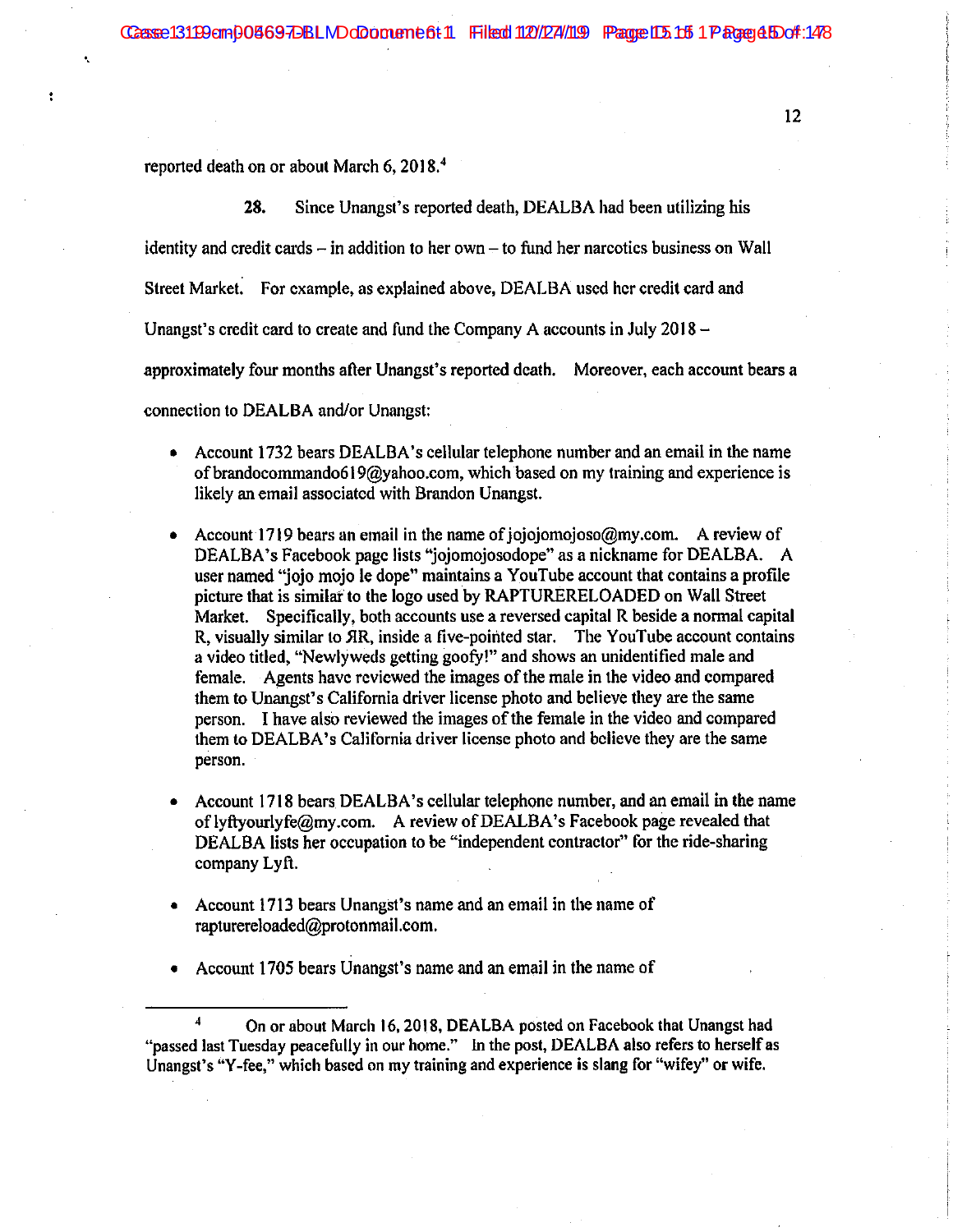raptureroom@protonmail.com.

#### **Narcotics Seizures**

29. On or about August 12, 2018, United States Customs and Border Protection ("CBP") intercepted a package from the Netherlands that was addressed to Unangst at the Coronado Address. The package contained approximately 30 grams of a brownish crystal-like powder that field tested positive for methamphetamine. Unangst had been reportedly dead for approximately five months at the time the package was intercepted.

30. On or about September 30, 2018, CBP intercepted a package from the Netherlands that was addressed to Unangst at 482 W San Ysidro Blvd, Apartment 1571, San Ysidro, California (the "San Ysidro Address").<sup>5</sup> The package contained approximately 52 tablets that tested positive for methamphetamine. Unangst had been reportedly dead for approximately seven months at the time the package was intercepted.

On or about November 6, 2018, CBP intercepted a package from the 31. Netherlands that was addressed to Unangst at the San Ysidro Address. The package contained approximately 207 pills that tested positive for methamphetamine. Unangst had been reportedly dead for approximately eight months at the time the package was intercepted.

32. On or about January 3, 2019, the Department of Homeland Security, Homeland Security Investigations ("HSI") intercepted a package from Canada that was addressed to Unangst at the San Ysidro Address. The package contained approximately 4.2

<sup>5</sup> 482 W San Ysidro Blvd, Apartment 1571, San Ysidro, California is the address for a company that provides mailbox rental services. DEALBA admitted to law enforcement during the border stop described herein that she maintained P.O. Box 1571 at this location.